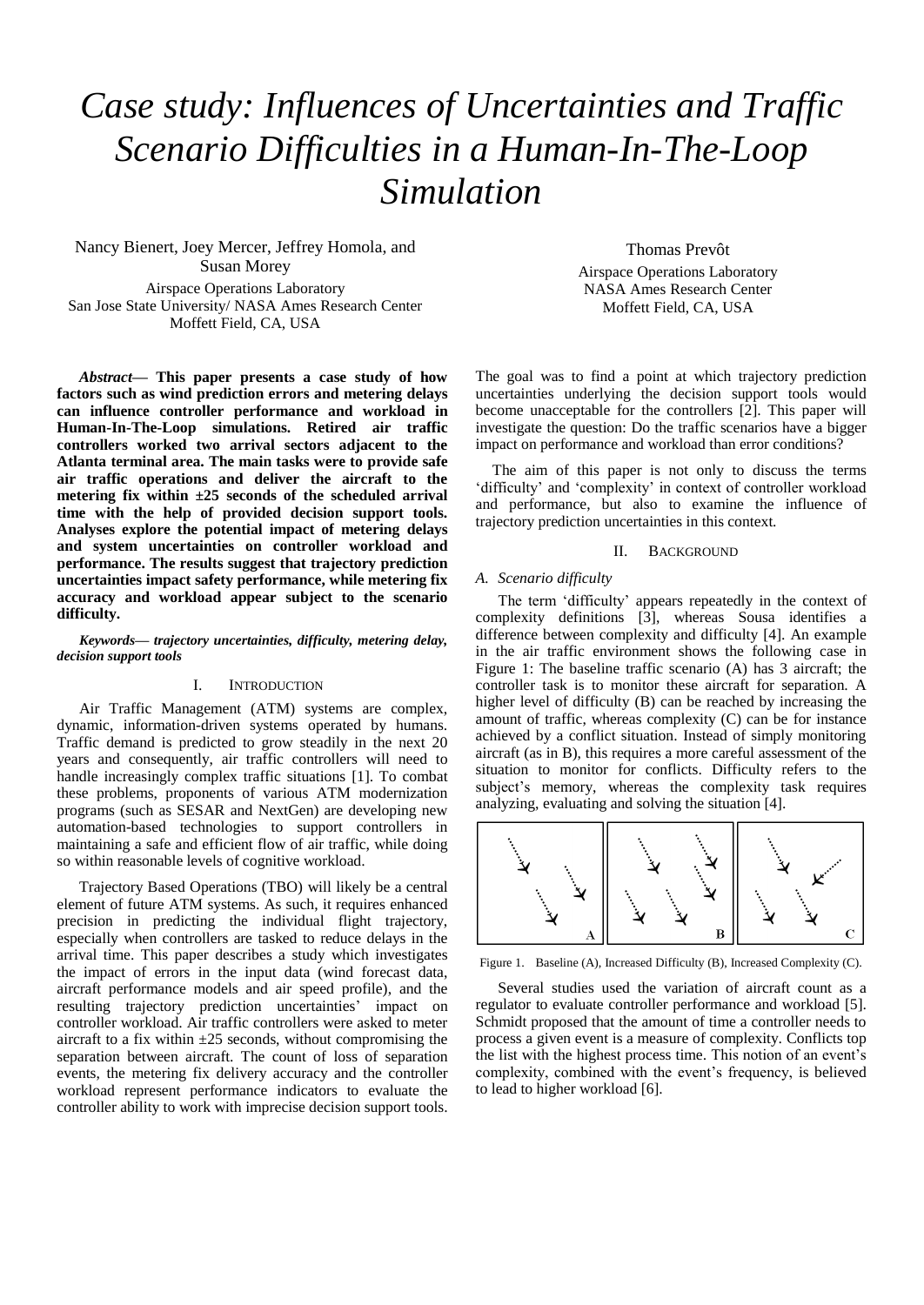Other research studied different approaches and contributing factors to models of difficulty and complexity [7, 8], but, to the best of our knowledge, none of those utilized uncertainties and metering tasks to influence controller workload and performance in a Human-In-The-Loop simulation.

#### *B. Trajectory Prediction Uncertainties*

The term 'uncertainty' describes a state of doubt about the future [9] and can be caused by different factors. In "Common Methodology and Resources for the Validation and Improvement of Trajectory Prediction Capabilities," the uncertainty management is described as critical [10]. There is always a probability that a system's predictions can be unreliable, and would present controllers with incorrect recommendations from the decision support tools. Morey [11] examined how controllers cope with trajectory prediction uncertainties focusing on sector performance and automation usage. The results show that controllers developed strategies to compensate for the different levels of uncertainties while managing aircraft delay.

## III. METHOD

## *A. Overview of study*

A Human-In-The-Loop simulation, called Trajectory Prediction Uncertainty (TPU), took place during January 2013. Twelve retired air traffic controllers were separated into two test groups to work identical, independent simulations. Two controller of each team operated one high-altitude sector and one low-altitude sector, which fed the northwest corner of the Atlanta Terminal Radar Approach Control (TRACON). The main tasks were to provide safe air traffic operations and deliver the aircraft to the metering fix within  $\pm 25$  seconds of the scheduled arrival time with the help of the following decision support tools [2, 11]:

- Delay display in data block
- Meter list at ERLIN
- Conflict list with time to conflict in data block
- Trial planning tools

Controllers worked traffic scenarios under different uncertainty conditions, where errors in forecast wind data and aircraft performance models were varied. The first part of the one-week study used a balanced test matrix with all conditions tested in two different traffic scenarios; a third scenario was introduced later, in the exploratory portion of the study.

Data collected during the simulation included subjective feedback from the participants, in form of the real-time workload ratings measured with the Air Traffic Workload Input Technique (ATWIT) [5], and objective performance indicators, such as delivery accuracy at the metering fix and the count of loss of separation events. More details regarding the experiment appear in [2].

#### *B. Sources of uncertainties*

The TPU study varied uncertainties inherent in the system's trajectory predictions to investigate the impact of errors on controller performance and workload.

Previous studies have noted that wind, aircraft performance model and weight are major sources for trajectory prediction errors [12, 13]. Table 1 shows an overview of the error sources used during the TPU simulation, and their influence on the trajectory prediction.

| Manipulated error sources in the TPU simulation.<br>Table 1. |  |
|--------------------------------------------------------------|--|
|--------------------------------------------------------------|--|

| <b>Error source</b>           | Implementation                                                  | Effect                                                                       |
|-------------------------------|-----------------------------------------------------------------|------------------------------------------------------------------------------|
| Wind forecast                 | Variation between<br>forecast wind data and<br>real environment | Ground speed, track,<br>displacement of Top of<br>Descent                    |
| Aircraft<br>performance model | Variations in the<br>aircraft weight factor                     | Different descent<br>profiles caused by<br>displacement of Top of<br>Descent |

The simulation investigated the impact of wind forecast errors, and their effect on trajectory prediction, across five levels. This paper will focus on three of those levels. The *no wind error* case (perfect prediction) signified an impossible case at present, but provided controller performance data in an uncertainty-free environment as a baseline reference. Currentday operations were assumed to have forecast errors of approximately 10 knots, which was represented by the *realistic wind error* case. In the *large wind error* case, the forecast winds differed from the actual winds by an average of 30 knots. Additionally, the wind forecast errors were configured as either positive or negative wind biases, representing wind over-predictions or wind under-predictions, as shown in Table 2.

Table 2. Variation of wind velocity forecast errors and error biases [kts].

|                        | No error | <b>Realistic error</b> | Large error |
|------------------------|----------|------------------------|-------------|
| Wind bias positive     |          | 10                     | 30          |
| (environment/forecast) | 70/70    | 70/80                  | 70/100      |
| Wind bias negative     |          | $-10$                  | $-30$       |
| (environment/forecast) | 90/90    | 90/80                  | 90/60       |

The second simulated uncertainty is related to the system's aircraft performance models. Manipulations to the weight of individual aircraft served to impact their actual descent and climb profiles, thereby differing from the nominal descent and climb profiles assumed by the ground system. Translated as Top of Descent (TOD) or Top of Climb (TOC) errors (i.e., location of assumed TOD/TOC vs. location of actual TOD/TOC), a *no aircraft performance error* case served as a baseline (although unrealistically perfect) condition, errors around ±5% represented a *realistic aircraft performance error* case approximating current-day operations, and errors around ±25% a represent a *large aircraft performance error* case. The realistic and large errors were implemented as separate, normal distributions over arrival and non-arrival aircraft.

The TPU simulation also included flight technical errors (FTE), modeled as errors in the airspeed guidance accuracy. For all aircraft in the simulation, the Vertical Navigation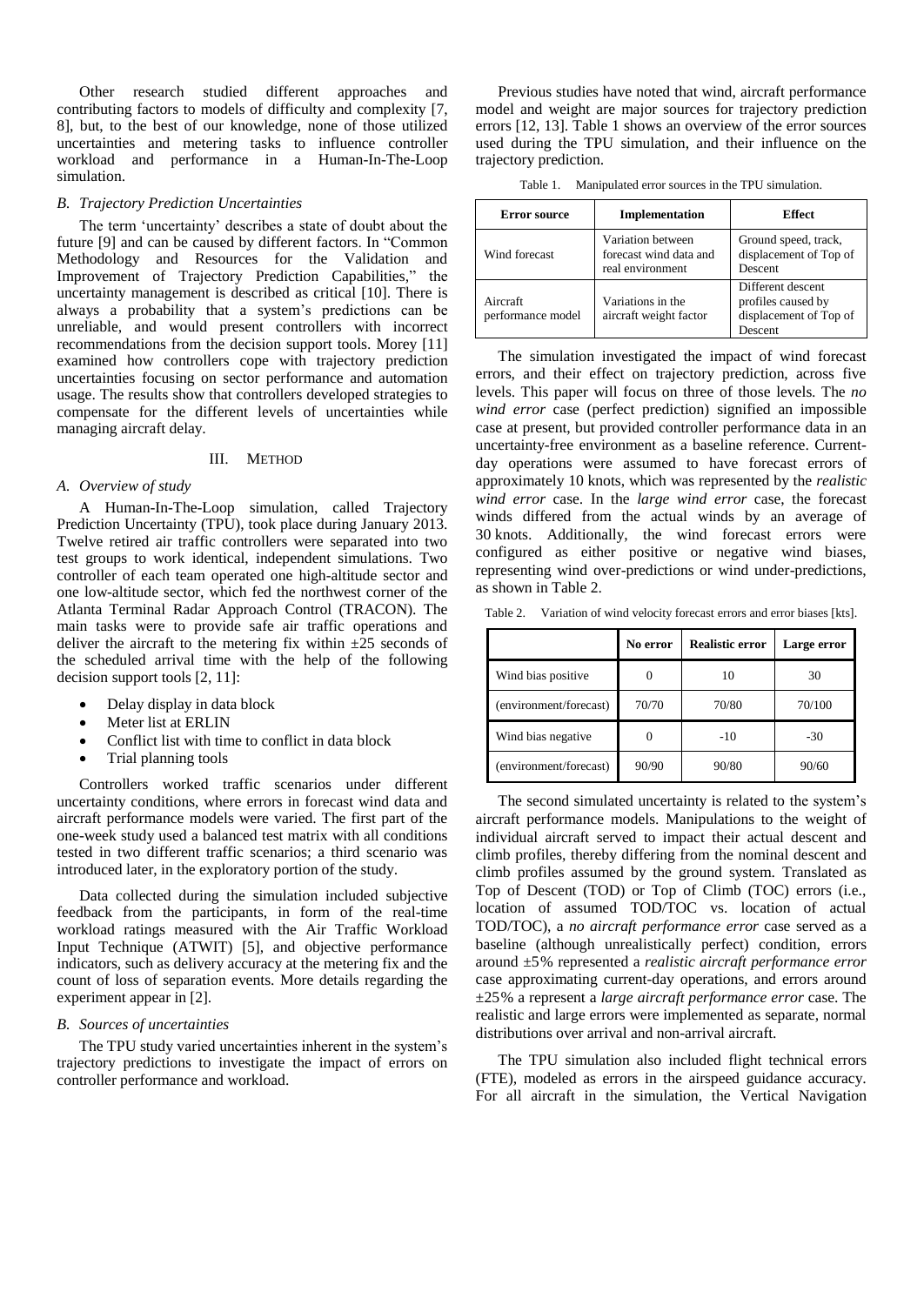Guidance (VNAV) corrected speed deviations only when current speeds differed from the target speed by more than 10 knots. The presence of these errors was constant across all conditions.

## *C. Design of traffic scenarios*

The basic scenario was created according to Kupfer [14]. An hour of recorded live traffic formed a base scenario, which required several adjustments in preparation for the simulation environment [15]. Since the study's focus was on aircraft arriving from the northwest into Atlanta, the scenarios only included arrivals, departures and overflights directly concerning the test airspace and the surrounding sectors.

The resulting file was divided into two separate files; one containing only the arrivals into Atlanta, and the other including the overflights and departure traffic. Modifications to the initial conditions of the arrival aircraft allowed researchers to manipulate the delays against scheduled arrival times. Three scenarios were created with different amount of delay, in other words difficulty levels: Low, moderate, and high. The same overflight and departure traffic were added to the different arrival scenario files, ensuring that the circumambient traffic was consistent across all scenarios.

The method of building the three scenarios used only the no wind error environment. Other factors potentially affecting scenario complexity were similarly held constant across the three scenarios airspace factors (sector dimensions, standard flows etc.), traffic factors (density of traffic, ranges of aircraft performance etc.) and operational constrains (procedural restrictions, communication limitations etc.) [16], besides the previously mentioned uncertainty conditions and the amount of metering delay.

As Table 3 shows, the amount of delay at the metering fix ERLIN reveals noticeable differences between the scenarios. These differences are an indication of the amount of space between the arrival aircraft and not the number of aircraft. Larger delays would be expected when aircraft spaced closely together conform to the schedule. The same schedule then, in the presence of aircraft spaced farther apart, would result in less delay. During the TPU simulation, aircraft were scheduled two minutes apart at ERLIN.

Table 3. Delays at ERLIN in no error condition (no controller involvement).

|                                         | <b>Scenario Difficulty</b> |          |      |
|-----------------------------------------|----------------------------|----------|------|
|                                         | Low                        | Moderate | High |
| <b>Average delay at ERLIN</b><br>min:s] | 0:20                       | 0:38     | 0:45 |

Figure 2 shows the airspace characteristics and the wind field (orange wind vectors in background) used in this study. Two major arrival traffic routes merged at the ERLIN metering fix: A western route over CALCO, and the northern route over NEUTO. The aircraft entered the high-altitude sector at or below FL350 and began their descent into Atlanta. Working below FL240, the low-altitude sector merged the flows at RMG, before delivering the aircraft to the TRACON at 12000ft and 280kts over ERLIN.



Figure 2. Depiction of the sectors for the arrival flow into Atlanta with northwest wind (low sector reaches from FL100 to FL239; high sector above FL240).

### *D. Configuration of study*

The conducted study used four different error conditions [2]. This paper examines a subset of three of the study's conditions, identified as the pairings of the three wind forecast error cases with the matching aircraft performance error cases.

These three conditions were examined with the three traffic scenarios at 55 minutes each. It is worth noting that the traffic scenario designed with high amounts of delay (i.e., high difficulty), was not simulated in the no error condition since it was used in the exploratory part of the study. Additionally, the wind forecast error's bias direction was distributed across the traffic scenarios and uncertainty conditions as shown Table 4.

| Table 4. |  |  | Combination of the errors and scenario difficulties. |
|----------|--|--|------------------------------------------------------|
|----------|--|--|------------------------------------------------------|

| Error             | No error    | <b>Realistic</b> |             |  |
|-------------------|-------------|------------------|-------------|--|
| <b>Difficulty</b> |             | error            | Large error |  |
| Low               | <b>Okts</b> | $-10$ kts        | $-30$ kts   |  |
| <b>Moderate</b>   | <b>Okts</b> | 10kts            | 30kts       |  |
|                   |             | $-10$ kts        | $-30$ kts   |  |

#### IV. RESULTS

This section describes analyses of how the uncertainty conditions and the characteristics of the exercised traffic scenarios impacted controller performance and workload. Data from open-loop runs (no controller involvement) provided reference measurements, helping to isolate the natural characteristics of each traffic scenario, and are presented first. Followed by results from the high sector of the Human-In-The-Loop simulation, which offer insights regarding how the controllers reacted to the varying conditions.

#### *A. Open-loop runs*

The open-loop runs provided the opportunity to understand how the wind impacted the amount of metering delay, and across the different arrival flows. Table 5 shows how the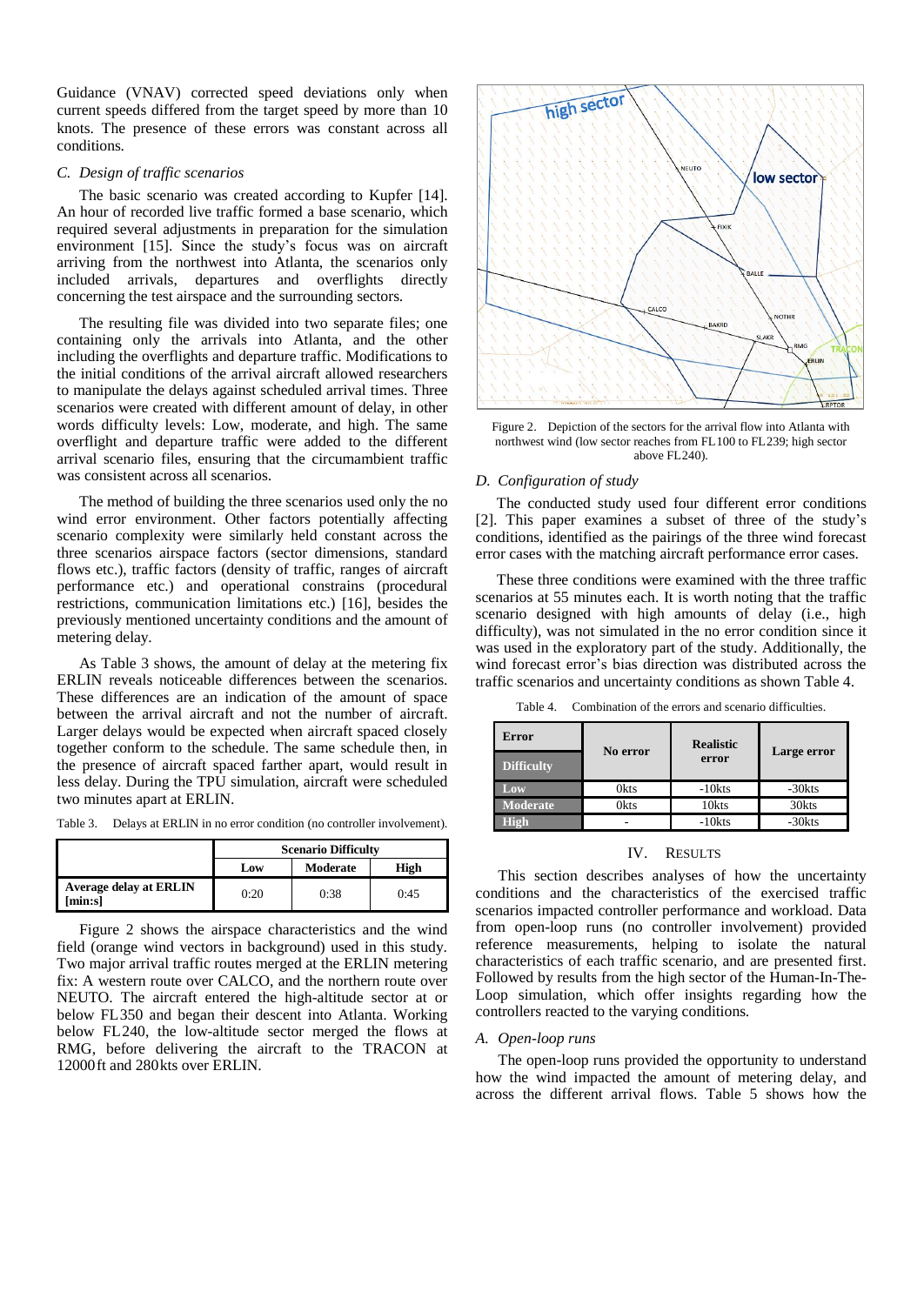schedule delay evolved to the two wind bias directions. As the uncertainty conditions progressed from 'no errors' to 'large errors,' the negative wind bias produced decreasing amounts of delay (as measured when the aircraft entered the high-altitude sector). Used with the low- and high-difficulty scenarios, the negative wind bias presented the delay as smaller than the reality, due to the system's underestimation of the winds. Similarly, the positive biased winds, paired with the moderatedifficulty scenario, presented the metering delays as being larger than they actually were, caused by the system's overestimation of the winds.

| Error             | No error | <b>Realistic</b> |             |  |
|-------------------|----------|------------------|-------------|--|
| <b>Difficulty</b> |          | error            | Large error |  |
| Low               | 1:08     | 1:04             | 0:47        |  |
| <b>Moderate</b>   | 3:26     | 3:23             | 3:35        |  |
|                   |          | 3:50             | 3:08        |  |

Table 5. Metering fix delay time, measured at the sector entry [min:s].

In addition to the wind's speed, its direction influenced the metering delay values, and did so differently across the two arrival flows. The winds had a greater effect on the northern flow over NEUTO, where they were nearly a direct tail wind. The wind's direction relative to the western flow over CALCO had a larger cross-wind component, and therefore had less impact. Although wind contributed to trajectory prediction errors on both arrival flows, the effect was stronger on the northern flow [17].

These analyses confirmed that the direction and the magnitude of the wind forecast error substantially influenced how the traffic scenarios unfolded. Consequently, the interpretation of the Human-In-The-Loop results warrant consideration of this finding.

## *B. Human-In-The-Loop simulation*

#### *1) Controller Performance*

Figure 3 and 4 illustrate the two performance indicators (metering fix delivery accuracy and loss of separation events) in relation to scenario difficulty (Fig. 3), and level of uncertainty (Fig. 4). The metering fix accuracy metric describes an aircraft's successful delivery at ERLIN. Aircraft crossing the metering fix counted as successful if the following criteria were met:

- The aircraft arrived within  $+/-25$  seconds,
- met the altitude restriction at ERLIN (+/-300ft), and
- flew directly over ERLIN.

Loss of separation events were recorded when the separation between two aircraft was less than 4.5nm laterally and 800ft vertically. A loss of separation event was only considered if its duration was longer than 12 seconds.

When averaged across all three uncertainty conditions, the metering fix delivery accuracy was generally high across all three traffic scenarios, and the highest during the moderatedifficulty traffic scenario (see Figure 3). This data challenges the hypothesis that metering fix delivery accuracy would worsen as the traffic scenario's difficulty level increased, and instead suggests that controllers were able to accurately deliver aircraft to the metering fix regardless of the automation's estimates of how much delay was present.

Interestingly, unique to the moderate-difficulty scenario was the fact that it used the wind forecasts with positive bias errors, while the low- and high-difficulty traffic scenarios used the negative wind bias. The negative bias wind errors caused the automation to present the controller with less delay than in reality. An example will demonstrate the effect: The controller receives an aircraft predicted to arrive at ERLIN 90 seconds early. To meet the scheduled time, the automation recommends a slower speed. However, incorporated into the automation's predicted arrival time is the forecasted tail wind, which is weaker than the actual tail wind. As a consequence of this incorrect assumption, the automation believes the problem to be easier than it actually is, and thus suggests a speed reduction that is likely too small. As the situation unfolds, the automation's predicted arrival time will update, and the controller may need to make another speed reduction. The positive wind error bias produces the opposite situation, in which the automation predicts an aircraft's arrival time based on stronger-than-actual winds. Here, the automation, believing the problem to be worse than it actually is, suggests a speed that may be too much of a reduction, effectively overcorrecting.



Figure 3. Influence of difficulty on controller performance.

When compared across all three uncertainty conditions, data averaged across all three traffic scenarios showed similar trends in the delivery accuracy data (see Figure 4). However, the simulation's only recorded separation violation occurred in a moderate-difficulty scenario used in conjunction with the large uncertainty condition. It is possible that either (or both) the scenario difficulty or the uncertainty condition contributed to the occurrence of the loss of separation events. Yet, the data does not appear to support the hypothesis that safety performance would worsen as the traffic scenario's difficulty level increased; instead, the data suggests safety performance worsened as the system's prediction uncertainty level increased. The evaluation of the post-run questionnaire in [2] supports this idea. Controllers rated the high-difficulty scenario in the large error condition as unsafe and unmanageable.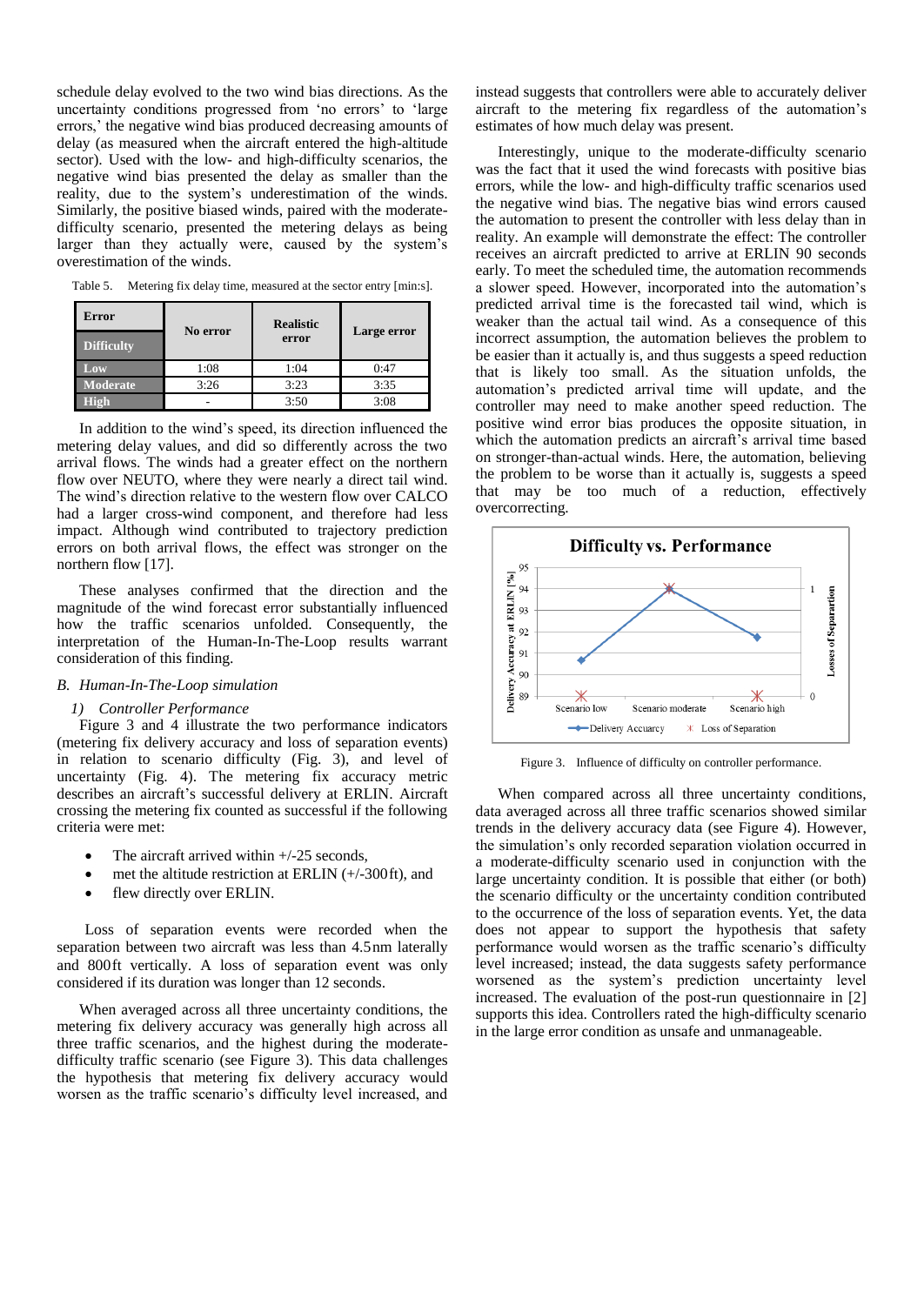

Figure 4. Influence of uncertainty on controller performance.

#### *2) Controller Workload*

The low, moderate and high levels of scenario difficulty, and the metering tasks associated with those scenarios, are reflected in the workload measurements. The ATWIT uses Workload Assessment Keypads, which inquire the controller to rate workload based on a modified six-point scale (1 as low workload, 6 as high workload) in a three-minute interval during simulations.

Both the average and peak workload ratings increase with the difficulty of the scenario (see upper portion of Figure 5). The trend was different when analyzed in relation to the uncertainty conditions, suggesting that the controllers felt they did not work harder in conditions with higher levels of system uncertainty (see lower portion of Figure 5). Rather, the larger metering delays appear to have impacted the controllers' workload.



Figure 5. Influence of difficulty and uncertainty on controller workload

Another aspect to explain the workload – performance relationship is that there could have been an under-load in the low-difficulty scenario, and an overload in the high-difficulty scenario. Consideration of a theoretical 'U-shaped curve' plotting performance against workload, offers a classical explanation of performance decrements in 'too little' and 'too much' environments, however the controllers' workload data (a value of 3, on average) suggests their workload was within an acceptable range.

## *3) Interaction of difficulty and complexity*

Figure 6 adapts the principle from Figure 1, but applied to the route structure used in the simulation. A generic traffic example shows an aircraft flow with low delays (A), in which the controller can achieve the scheduled times with only small speed adjustments. In (B), a higher delay scenario produces increased delays. Delays cannot be absorbed with speed changes alone, and require the controller to find alternatives to achieve the scheduled times. This typically results in vectoring the aircraft (C). Such operations are not only workloadintensive for both controllers and pilots, but also change the nominal traffic flow patterns, increasing the number of converging and crossing trajectories. This example illustrates the close relationship between difficulty and complexity, suggesting that difficult situations can easily lead to complex situations when aircraft are being vectored to remain on time.



Figure 6. The progression of nominal (A), to difficult (B), and then complex (C) traffic situations, in the context of metering.

The following figure shows the flown trajectories included these analyses, for each scenario difficulty level across each uncertainty condition. The color gradient represents the Indicated Airspeed, associating warmer colors with faster speeds (e.g.,  $red = 400$ kts), and cooler colors with slower speeds (e.g., green = 225 kts, cyan = 160 kts). Differences are clearly noticeable between the three difficulty levels. The speed profiles and flight paths support the finding that workload increased as a function of scenario difficulty level. As described in the example scenario illustrated by Figure 6, higher metering delay values were associated with more vectoring of aircraft. Such maneuvering increases the variability of the traffic flow patterns, which in turn increases the number of trajectories in potential conflicts, and as a result, increases complexity.